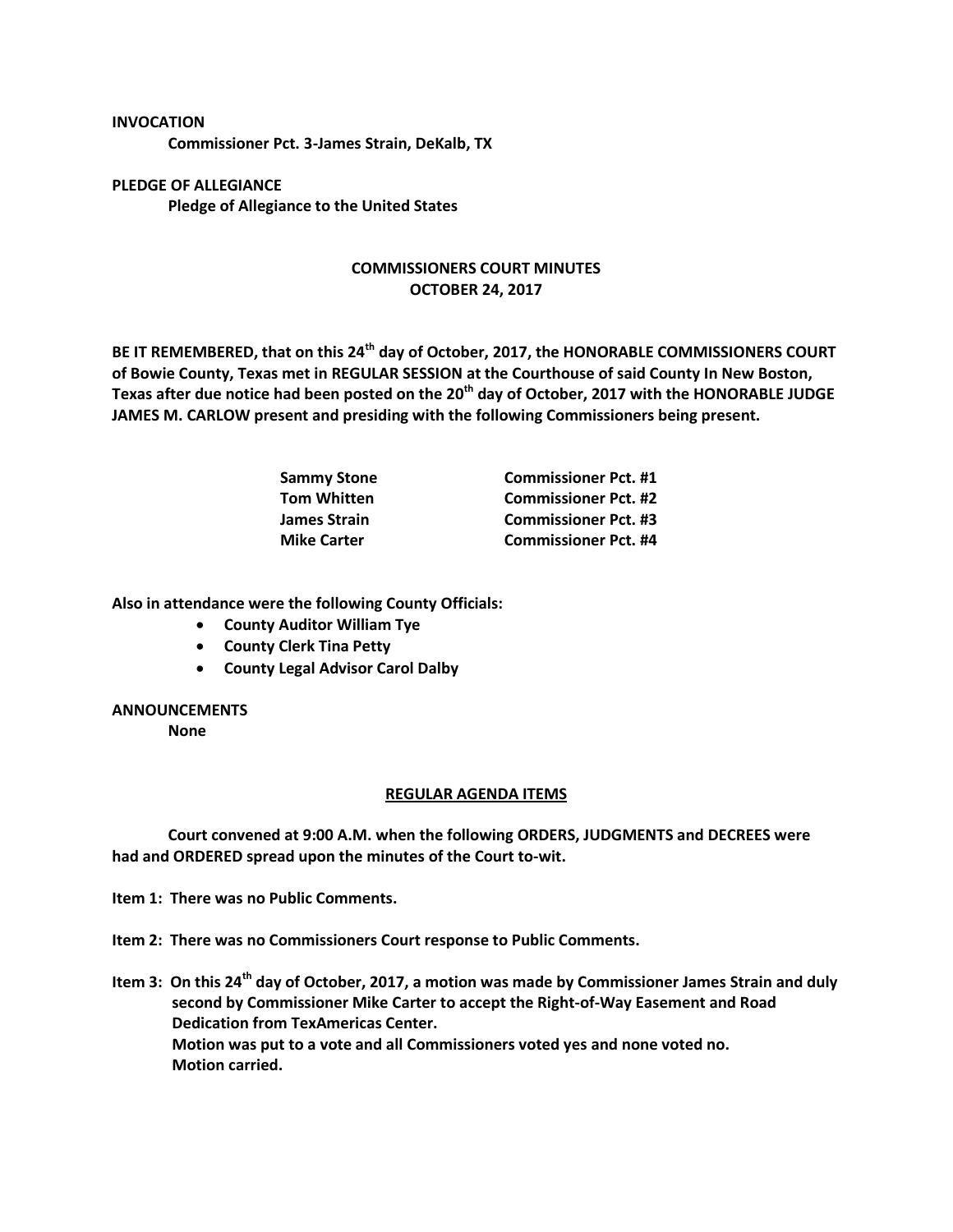**Item 4: On this 24th day of October, 2017, a motion was made by Commissioner Sammy Stone and duly second by Commissioner Mike Carter to approve the Treasurer's continuing education hours.**

**Motion was put to a vote and all Commissioners voted yes and none voted no. Motion carried.**

**Item 5: On this 24th day of October, 2017, a motion was made by Commissioner James Strain and duly second by Commissioner Tom Whitten to approve the monthly report (August 2017) for the Treasurer.**

**Motion was put to a vote and all Commissioners voted yes and none voted no. Motion carried.**

- **Item 6: On this 24th day of October, 2017, a motion was made by Commissioner Sammy Stone and duly second by Commissioner Mike Carter to approve the Investment Report as of September 30, 2017. Motion was put to a vote and all Commissioners voted yes and none voted no. Motion carried.**
- **Item 7: On this 24th day of October, 2017, a motion was made by Commissioner James Strain and duly second by Commissioner Tom Whitten to approve the report of Statement of Financial Position from the Bowie County Community Supervision and Correction Department. Motion was put to a vote and all Commissioners voted yes and none voted no. Motion carried.**
- **Item 8: On this 24th day of October, 2017, a motion was made by Commissioner Mike Carter and duly second by Commissioner Sammy Stone to approve the 2017 Tax Roll. Motion was put to a vote and all Commissioners voted yes and none voted no. Motion carried.**
- **Item 9: On this 24th day of October, 2017, a motion was made by Commissioner Mike Carter and duly second by Commissioner Tom Whitten to allow Dena May, Jessica Walker and Tori Harkins to be removed from the Child Welfare Board. Motion was put to a vote and all Commissioners voted yes and none voted no. Motion carried.**
- **Item 10: On this 24th day of October, 2017, a motion was made by Commissioner James Strain and duly second by Commissioner Mike Carter to appoint Jill Whittington, Tina Petty and Rob Bates to the Bowie County Child Welfare Board. Motion was put to a vote and all Commissioners voted yes and none voted no. Motion carried.**

**Item 11: On this 24th day of October, 2017, a motion was made by Commissioner Tom Whitten and duly second by Commissioner Mike Carter to approve the Financial Report of Bowie County Emergency Service District #4. Motion was put to a vote and all Commissioners voted yes and none voted no. Motion carried.**